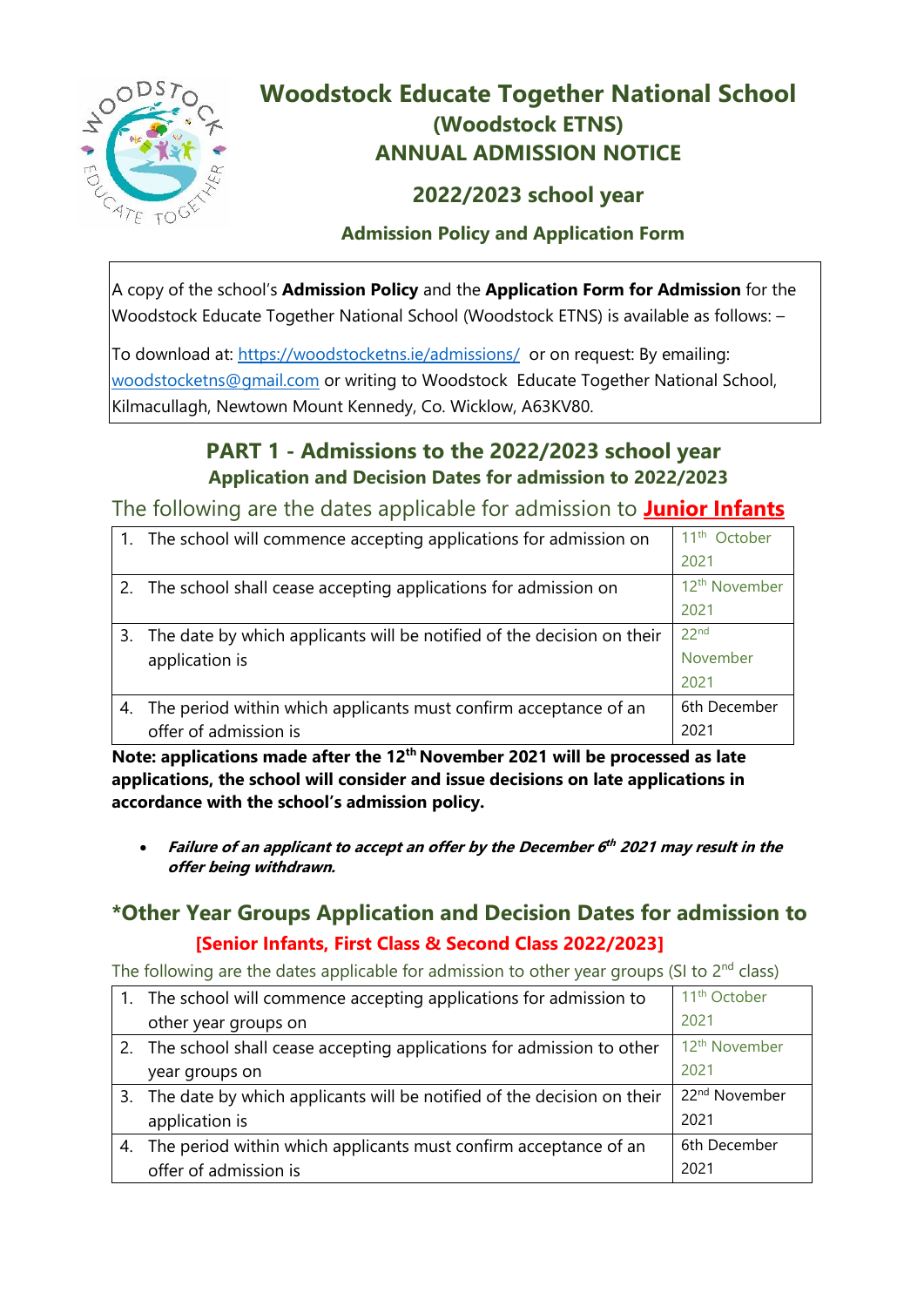**Note: applications made after the 12th November 2021 will be processed as late applications, the school will consider and issue decisions on late applications in accordance with the school's admission policy.**

• Failure of an applicant to accept an offer by the  $6<sup>th</sup>$  December 2021 may result in the offer being withdrawn.

# **Number of places being made available in Woodstock ETNS 2022/2023**

| The number of places being made available in Junior Infants is | 26              |
|----------------------------------------------------------------|-----------------|
| The number of places made available in other year groupings is | <b>S.I. - 5</b> |
|                                                                | $1st$ Class- 6  |
|                                                                | $2nd$ class- 6  |